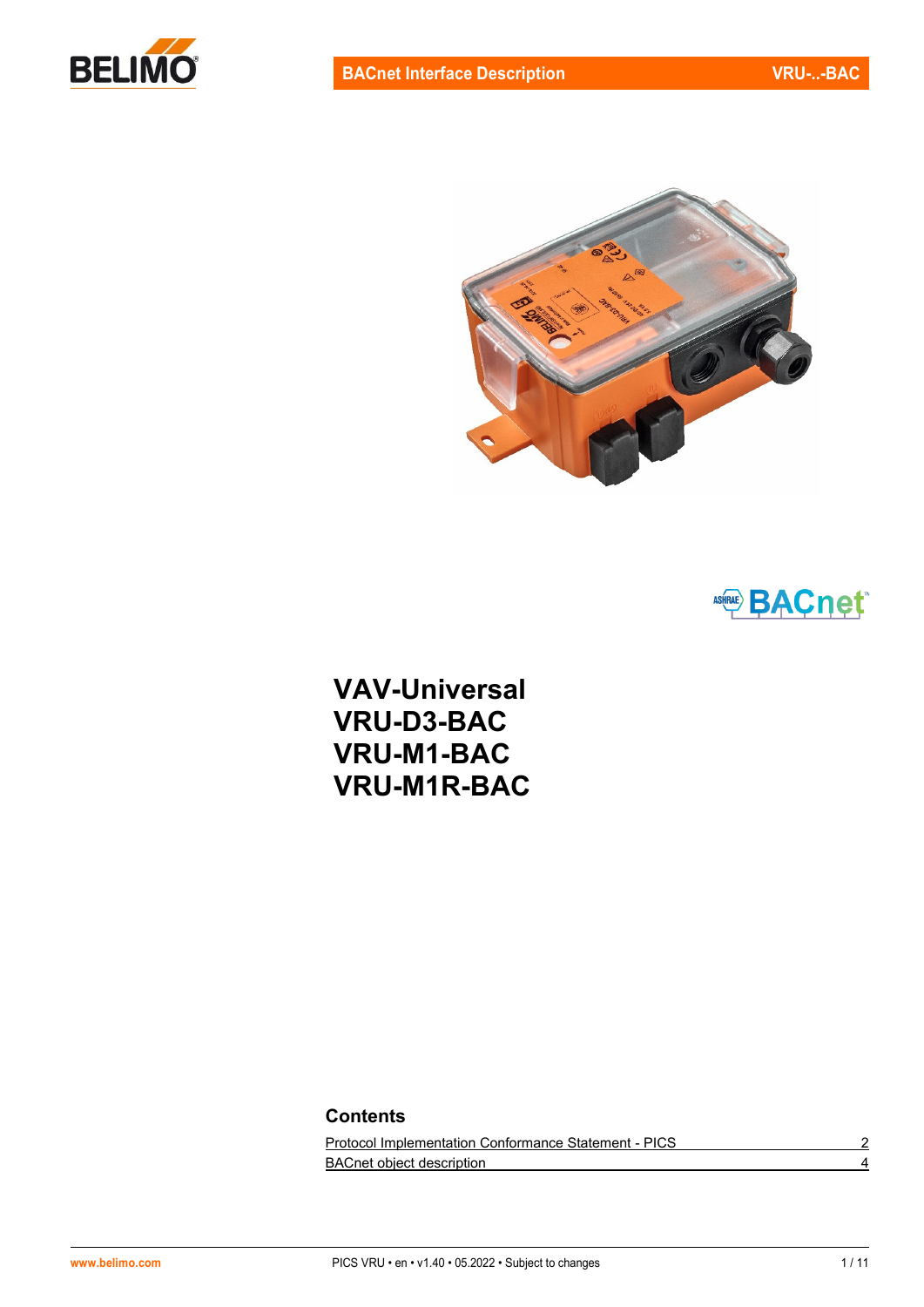

#### <span id="page-1-0"></span>**Protocol Implementation Conformance Statement - PICS**

| <b>General information</b> | Date:                                                                                                                                                                                                                                                                                                                                                                                                          | 07. Feb 2022                                                                          |  |  |  |  |
|----------------------------|----------------------------------------------------------------------------------------------------------------------------------------------------------------------------------------------------------------------------------------------------------------------------------------------------------------------------------------------------------------------------------------------------------------|---------------------------------------------------------------------------------------|--|--|--|--|
|                            | <b>Vendor Name:</b>                                                                                                                                                                                                                                                                                                                                                                                            | <b>BELIMO Automation AG</b>                                                           |  |  |  |  |
|                            | Vendor ID:                                                                                                                                                                                                                                                                                                                                                                                                     | 423                                                                                   |  |  |  |  |
|                            | <b>Product Name:</b>                                                                                                                                                                                                                                                                                                                                                                                           | VRU-D3-BAC, VRU-M1-BAC, VRU-M1R-BAC                                                   |  |  |  |  |
|                            | <b>Product Model Number:</b>                                                                                                                                                                                                                                                                                                                                                                                   | VRU--BAC                                                                              |  |  |  |  |
|                            | <b>Applications Software Version:</b>                                                                                                                                                                                                                                                                                                                                                                          | 01.04.0006                                                                            |  |  |  |  |
|                            | <b>Firmware Revision:</b>                                                                                                                                                                                                                                                                                                                                                                                      | 14.10.0002                                                                            |  |  |  |  |
|                            | <b>BACnet Protocol Revision:</b>                                                                                                                                                                                                                                                                                                                                                                               | 14                                                                                    |  |  |  |  |
|                            | <b>Product Description:</b>                                                                                                                                                                                                                                                                                                                                                                                    | Controller for VAV/CAV and pressure applications                                      |  |  |  |  |
|                            |                                                                                                                                                                                                                                                                                                                                                                                                                | <b>BACnet Standard Device Profile: BACnet Application Specific Controller (B-ASC)</b> |  |  |  |  |
|                            | <b>BACnet Interoperability Building Blocks supported:</b><br>Data Sharing - ReadProperty-B (DS-RP-B)<br>Data Sharing - ReadPropertyMultiple-B (DS-RPM-B)<br>Data Sharing - WriteProperty-B (DS-WP-B)<br>Data Sharing - WritePropertyMultiple-B (DS-WPM-B)<br>Data Sharing - COV-B (DS-COV-B)<br>Device Management - DynamicDeviceBinding-B (DM-DDB-B)<br>Device Management - DynamicObjectBinding-B (DM-DOB-B) | Device Management - DeviceCommunicationControl-B (DM-DCC-B)                           |  |  |  |  |
|                            | <b>Segmentation Capability:</b>                                                                                                                                                                                                                                                                                                                                                                                | No                                                                                    |  |  |  |  |
|                            | <b>Data Link Layer Options:</b>                                                                                                                                                                                                                                                                                                                                                                                | MS/TP master.<br>baud rates: 9'600, 19'200, 38'400, 76'800, 115'200                   |  |  |  |  |
|                            | <b>Device Address Binding:</b>                                                                                                                                                                                                                                                                                                                                                                                 | No static device binding supported                                                    |  |  |  |  |
|                            | <b>Networking Options:</b>                                                                                                                                                                                                                                                                                                                                                                                     | None                                                                                  |  |  |  |  |
|                            | <b>Character Sets Supported:</b>                                                                                                                                                                                                                                                                                                                                                                               | ISO 10646 (UTF-8)                                                                     |  |  |  |  |
|                            | <b>Gateway Options:</b>                                                                                                                                                                                                                                                                                                                                                                                        | None                                                                                  |  |  |  |  |

**Network Security Options:** Non-secure Device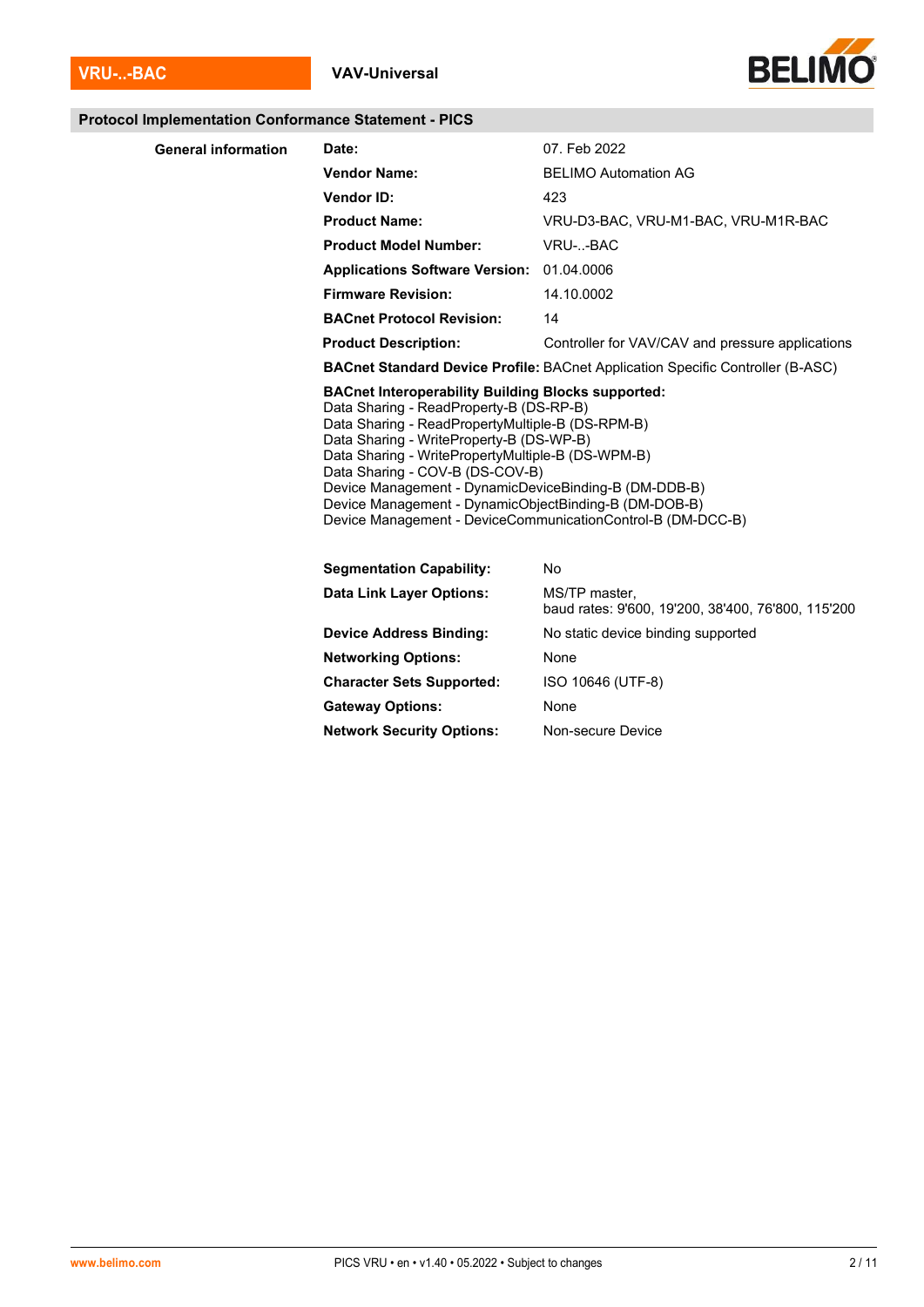### **VRU-..-BAC VAV-Universal**



| <b>PICS</b> |                          | (continued)                 |                                                                                                             |                                                                                                                                                                                |
|-------------|--------------------------|-----------------------------|-------------------------------------------------------------------------------------------------------------|--------------------------------------------------------------------------------------------------------------------------------------------------------------------------------|
|             | <b>Object processing</b> | Object type                 | <b>Optional properties</b>                                                                                  | <b>Writeable properties</b>                                                                                                                                                    |
|             |                          | Analog Input<br>[Al]        | Description<br>COV Increment                                                                                | COV Increment                                                                                                                                                                  |
|             |                          | Analog Output<br>[AO]       | Description<br><b>COV</b> Increment                                                                         | <b>Present Value</b><br><b>COV</b> Increment<br>Relinquish Default                                                                                                             |
|             |                          | Analog Value<br>[AV]        | Description<br><b>COV</b> Increment                                                                         | <b>Present Value</b><br><b>COV</b> Increment                                                                                                                                   |
|             |                          | <b>Binary Input</b><br>[BI] | Description<br><b>Active Text</b><br><b>Inactive Text</b>                                                   |                                                                                                                                                                                |
|             |                          | Device                      | Description<br>Location<br><b>Active COV Subscriptions</b><br>Max Master<br>Max Info Frames<br>Profile Name | Object Identifier<br><b>Object Name</b><br>Location<br>Description<br>APDU Timeout (100060'000)<br>Number Of APDU Retries (010)<br>Max Master (1127)<br>Max Info Frames (1255) |
|             |                          | Multi-state Input<br>[M]    | Description<br><b>State Text</b>                                                                            |                                                                                                                                                                                |
|             |                          | Multi-state Output<br>[MO]  | Description<br><b>State Text</b>                                                                            | <b>Present Value</b><br>Relinquish Default                                                                                                                                     |
|             |                          | Multi-state Value<br>[MV]   | Description<br><b>State Text</b>                                                                            | Present Value (if marked)                                                                                                                                                      |
|             |                          |                             |                                                                                                             |                                                                                                                                                                                |

- The device does not support the services CreateObject and DeleteObject.
- The specified maximum length of writable strings is based on single-byte characters.
	- Object name 32 char
	-
	- Location 64 char<br>• Description 64 char • Description

- **Service processing** The device supports the DeviceCommunicationControl services. No password is required.
	- A maximum of 6 active COV subscriptions with a lifetime of 1…28800 sec. (max. 8 hours) are supported.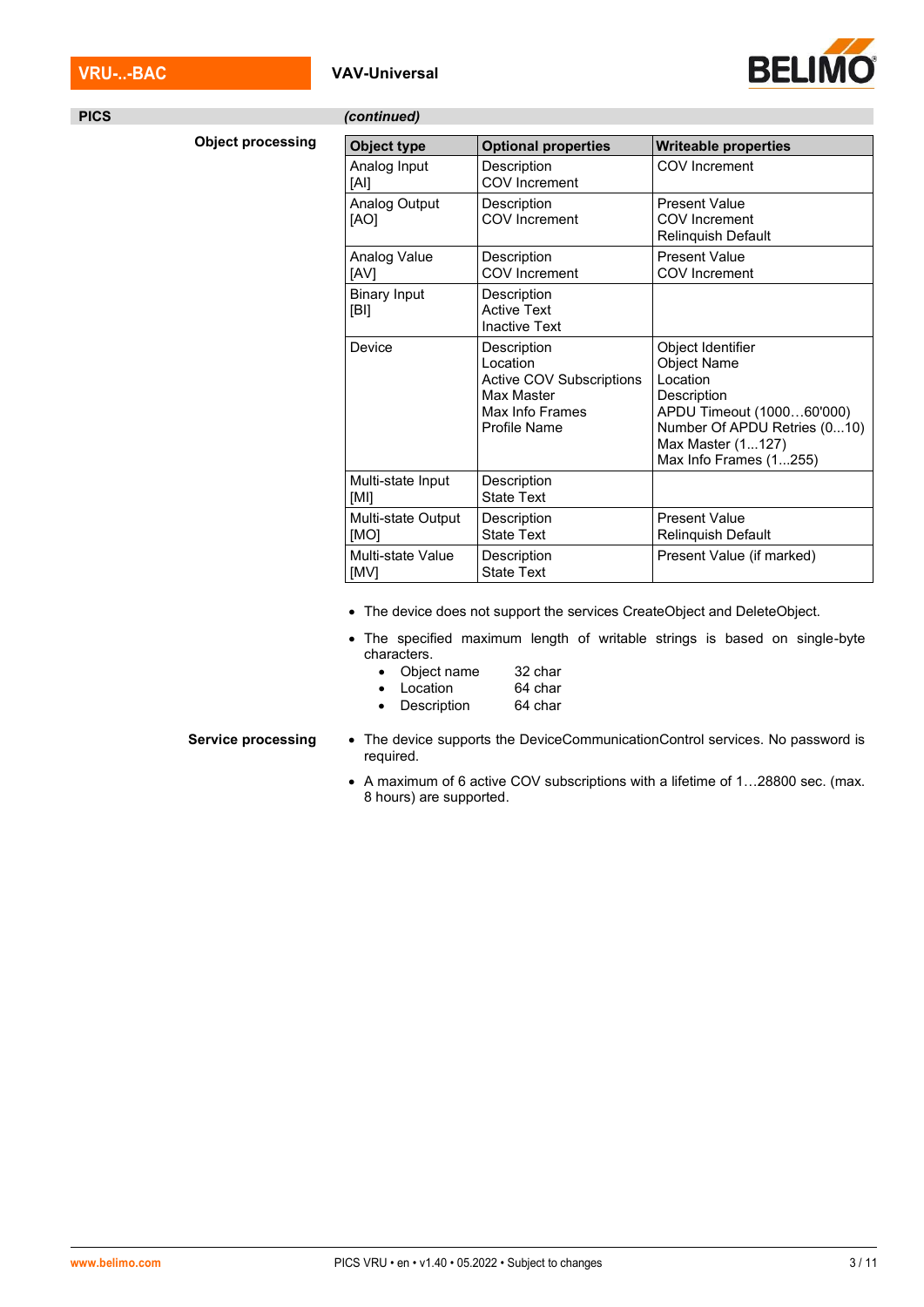

# <span id="page-3-0"></span>**BACnet object description**

| <b>Object Name</b> | <b>Object Type</b><br>[Instance] | <b>Description</b><br>Comment<br><b>Status Flags</b>                                                                                                            | <b>Values</b>           | <b>COV Increment</b>  | <b>Access</b> |
|--------------------|----------------------------------|-----------------------------------------------------------------------------------------------------------------------------------------------------------------|-------------------------|-----------------------|---------------|
| Device             | Device<br>[Inst.Nr.]             |                                                                                                                                                                 | 04'194'302<br>Default:1 |                       | R             |
| <b>RelPos</b>      | AI[1]                            | Relative position in %<br>Related to the adapted mechanical range.                                                                                              | 0100                    | 0.01100<br>Default: 1 | R             |
|                    |                                  | <b>Status Flags:</b>                                                                                                                                            |                         |                       |               |
|                    |                                  | "Overridden" = true, if gear is disengaged<br>"Out Of Service" = true, if the selected application<br>is Flow Measurement or Room Pressure Control<br>Cascade.  |                         |                       |               |
| AbsPos             | AI[2]                            | Absolute angular position in degree                                                                                                                             | 0max angle              | 0.0190<br>Default: 1  | R.            |
|                    |                                  | Angular position according to the entire range of<br>rotation.                                                                                                  |                         |                       |               |
|                    |                                  | <b>Status Flags:</b>                                                                                                                                            |                         |                       |               |
|                    |                                  | "Overridden" = true, if gear is disengaged<br>"Out Of Service" = true, if the selected application<br>is Flow Measurement or Room Pressure Control<br>Cascade.  |                         |                       |               |
| SpAnalog           | AI[6]                            | Analog setpoint in %                                                                                                                                            | 0100                    | 0.01100<br>Default: 1 | R             |
|                    |                                  | The analog setpoint in % refers to the demanded<br>flow, pressure or damper position according to the<br>selected application and control mode.                 |                         |                       |               |
|                    |                                  | The analog setpoint is activ if the setpoint is<br>controlled by the analog input signal<br>(if "SpSource" $MV[122] = 1$ : Analog)                              |                         |                       |               |
|                    |                                  | If "ApplicationSel" MV [2] = 1: Flow control, the<br>analog setpoint is referred to the demanded flow                                                           |                         |                       |               |
|                    |                                  | If "ApplicationSel" MV [2] = 1: Flow control, and<br>"ControlMode" MV [100] = 1: PosCtrl, the analog<br>setpoint is referred to the demanded damper<br>position |                         |                       |               |
|                    |                                  | If "ApplicationSel" MV [2] = 2: Pressure Control or<br>$=$ 3: Room pressure control, the analog setpoint is<br>referred to the demanded pressure                |                         |                       |               |
|                    |                                  | The analog setpoint is always limited by the<br>settings for "Min" AV[97] and "Max" AV[98]                                                                      |                         |                       |               |
|                    |                                  | <b>Status Flags:</b>                                                                                                                                            |                         |                       |               |
|                    |                                  | "Overridden" = true, if gear is disengaged<br>"Out of Service" = true, if "SpSource" = Bus                                                                      |                         |                       |               |
| RelDeltaP          | AI[9]                            | Relative differential pressure in %                                                                                                                             | 0150                    | 0.01150<br>Default: 1 | R             |
|                    |                                  | Related to the nominal differential pressure<br>"DeltaPnom_Pa" [AV122]                                                                                          |                         |                       |               |
| <b>RelFlow</b>     | Al[10]                           | Relative volumetric flow in %<br>Related to the nominal volumetric flow                                                                                         | 0150                    | 0.01150<br>Default: 1 | R.            |
|                    |                                  | "Vnom m3h" [AV112]                                                                                                                                              |                         |                       |               |
|                    |                                  | <b>Status Flags:</b><br>"Out of Service" = true, if the selected application<br>is Pressure control or Room pressure control                                    |                         |                       |               |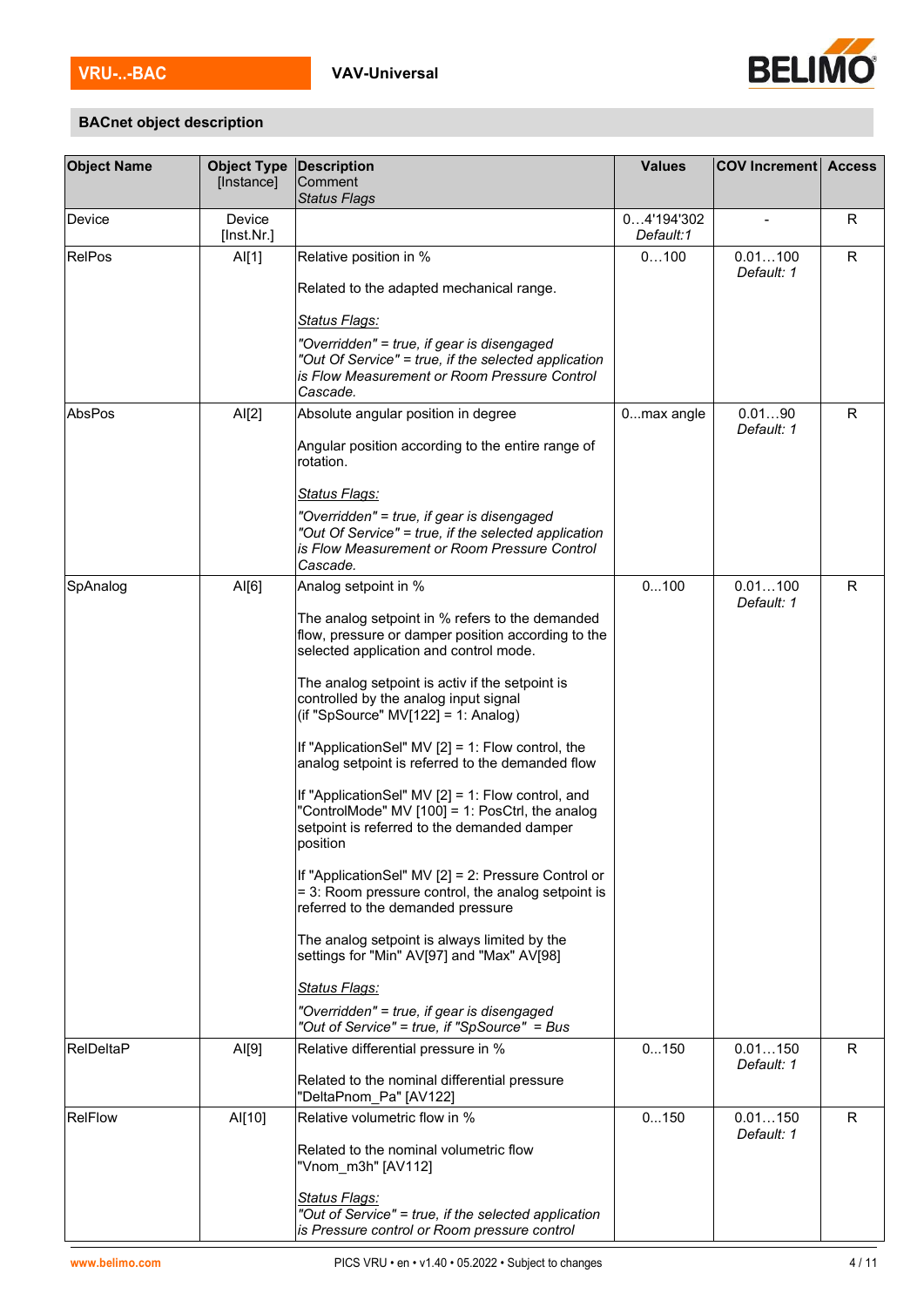

| <b>Object Name</b>     | <b>Object Type</b><br>[Instance] | Description<br>Comment                                                                                                                                                                                                                                                                                                                                                                                                                                                                                                              | <b>Values</b>         | <b>COV Increment Access</b>    |              |
|------------------------|----------------------------------|-------------------------------------------------------------------------------------------------------------------------------------------------------------------------------------------------------------------------------------------------------------------------------------------------------------------------------------------------------------------------------------------------------------------------------------------------------------------------------------------------------------------------------------|-----------------------|--------------------------------|--------------|
|                        |                                  | <b>Status Flags</b>                                                                                                                                                                                                                                                                                                                                                                                                                                                                                                                 |                       |                                |              |
| AbsFlow_m3h            | AI[12]                           | Absolute volumetric flow in m3/h<br>Status Flags:<br>"Out of Service" = true, if the selected application<br>is Pressure control or Room pressure control                                                                                                                                                                                                                                                                                                                                                                           | 060'000               | 160'000<br>Default: 10         | $\mathsf{R}$ |
| DeltaP_UnitSel         | AI[18]                           | Absolute differential pressure in the selected unit<br>Unit according to the setting on "UnitSelPressure"<br>MV[127]                                                                                                                                                                                                                                                                                                                                                                                                                | $-10'000$<br>.100'000 | 0.001<br>100'000<br>Default: 1 | $\mathsf{R}$ |
| <b>AbsFlow UnitSel</b> | Al[19]                           | Absolute volumetric flow in the selected unit<br>Unit according to the setting on "UnitSelAirFlow"<br>MV[121]<br>Status Flags:<br>"Out of Service" = true, if the selected application<br>is Pressure control or Room pressure control                                                                                                                                                                                                                                                                                              | 0500'000              | 0.01500'000<br>Default: 1      | R            |
| Sens1Analog            | AI[20]                           | Sensor 1 as analog value<br>Shows the value of the connected sensor<br>according to the settings on the object<br>"Sens1Type" MV[220].<br>If "Sens1Type" MV[220] = 2: Active, the value is<br>shown as 0-10V signal.<br>If "Sens1Type" $MV[220] = 3$ : Passive, the value<br>shows the measured resistance.<br>The sensor input is not available if the room<br>pressure cascade "RmPCascade" MV[10] = 2:<br>Enabled, or =3: Enabled Fast<br>Status Flags:<br>"Out of Service" = true, if no sensor or or Switch<br>type connected. | 0-65535               | 0.011000<br>Default: 1         | R            |
| DeltaP Pa              | AI[29]                           | Absolute differential pressure in Pa                                                                                                                                                                                                                                                                                                                                                                                                                                                                                                | 0600                  | 0.01600<br>Default: 10         | R            |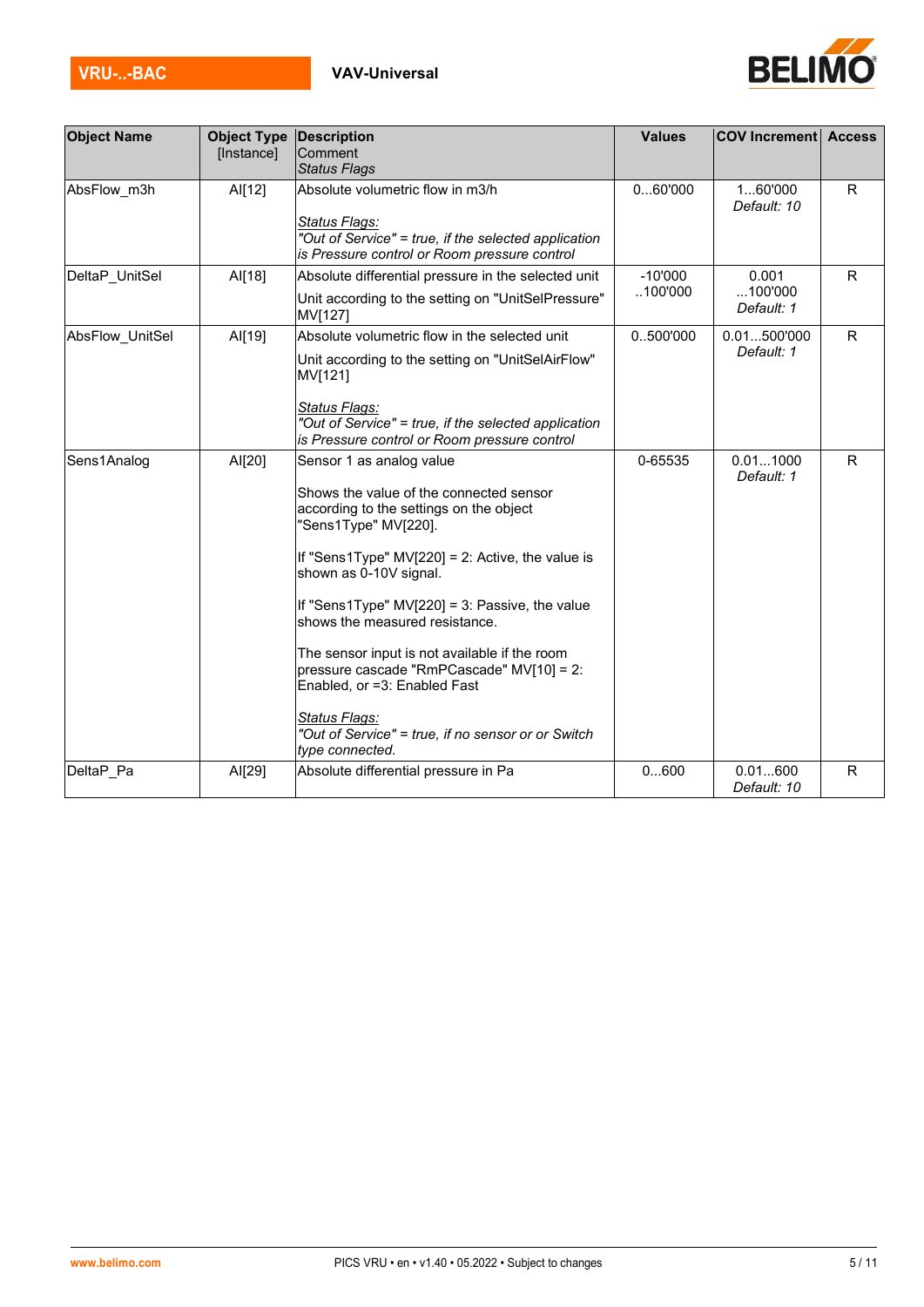| VRU--BA | <b>VAV-Universal</b> |
|---------|----------------------|

[Instance]

**Description Comment** *Status Flags*

**Object Name** 

| SpRel          | AO[1]   | Relative setpoint in %                                                                                                                                                                                     | 0100     | 0.01100<br>Default: 1    | С |
|----------------|---------|------------------------------------------------------------------------------------------------------------------------------------------------------------------------------------------------------------|----------|--------------------------|---|
|                |         | The relative setpoint in % refers to the demanded<br>flow, pressure or damper position according to the<br>selected application and control mode.                                                          |          |                          |   |
|                |         | The relative setpoint is active if the setpoint is<br>controlled by bus<br>(if "SpSource" $MV[122] = 2$ : Bus)                                                                                             |          |                          |   |
|                |         | If "ApplicationSel" MV $[2] = 1$ : Flow control, the<br>relative setpoint is referred to the demanded<br>volumetric flow                                                                                   |          |                          |   |
|                |         | If "ApplicationSel" MV [2] = 1: Flow control, and<br>"ControlMode" MV [100] = 1: PosCtrl, the relative<br>setpoint is referred to the demanded damper<br>position                                          |          |                          |   |
|                |         | If "ApplicationSel" MV [2] = 2: Pressure Control or<br>= 3: Room pressure control, the relative setpoint is<br>referred to the demanded pressure                                                           |          |                          |   |
|                |         | The relative setpoint is always limited by the<br>settings for "Min" AV[97] and "Max" AV[98]                                                                                                               |          |                          |   |
|                |         | Status Flags:                                                                                                                                                                                              |          |                          |   |
|                |         | "Overridden" = true, if gear is disengaged<br>"Out Of Service" = true, if the selected application<br>is Flow Measurement or Room Pressure Control<br>Cascade.                                             |          |                          |   |
| Min            | AV[97]  | Min setpoint in %                                                                                                                                                                                          | $0$ Max  | 0.01100<br>Default: 1    | W |
|                |         | The min setpoint in % is related to the nominal<br>flow, nominal differential pressure or to the<br>adapted mechanical range of the actuator<br>according to the selected application and control<br>mode. |          |                          |   |
|                |         | "Min" cannot be set higher than the "Max"                                                                                                                                                                  |          |                          |   |
| Max            | AV[98]  | Max setpoint in %                                                                                                                                                                                          | 20100    | 0.01100<br>Default: 1    | W |
|                |         | The max setpoint in % is related to the nominal<br>flow, nominal differential pressure or to the<br>adapted mechanical range of the actuator<br>according to the selected application and control<br>mode. |          |                          |   |
| Vnom_m3h       | AV[112] | Nominal volumetric flow in m3/h                                                                                                                                                                            | 060'000  | 0.0160'000<br>Default: 1 | R |
| Vnom_UnitSel   | AV[119] | Nominal volumetric flow in [UnitSel]                                                                                                                                                                       | 0250'000 | 0.011000                 | R |
|                |         | Unit according to the setting on "UnitSelAirFlow"<br>MV[121]                                                                                                                                               |          | Default: 1               |   |
| SystemAltitude | AV[120] | System altitude above sea level in meter                                                                                                                                                                   | 03000    | 13000<br>Default: 10     | W |
|                |         | (m.a.s.l./MüNN)                                                                                                                                                                                            |          |                          |   |



**Values COV Increment Access**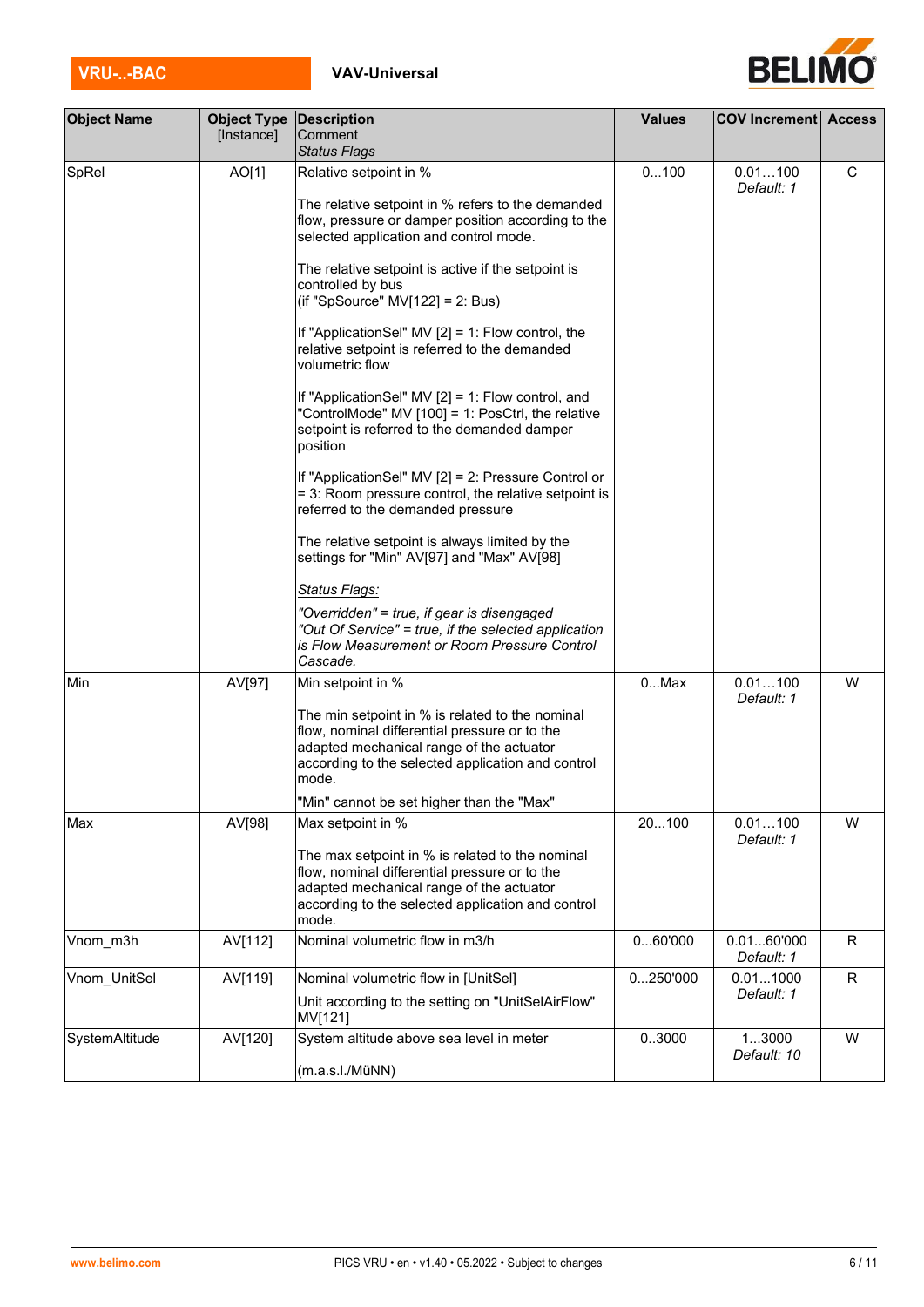

| <b>Object Name</b> | <b>Object Type Description</b><br>[Instance] | Comment<br><b>Status Flags</b>                                                                                                                                                                                                                                                                                                                                                                                                                                                                                                                                                                            | <b>Values</b>                                 | <b>COV Increment Access</b> |   |
|--------------------|----------------------------------------------|-----------------------------------------------------------------------------------------------------------------------------------------------------------------------------------------------------------------------------------------------------------------------------------------------------------------------------------------------------------------------------------------------------------------------------------------------------------------------------------------------------------------------------------------------------------------------------------------------------------|-----------------------------------------------|-----------------------------|---|
| DeltaPnom_Pa       | AV[122]                                      | Nominal differential pressure in Pa<br>The nominal differential pressure is set according<br>to the range of the implemented sensor element.                                                                                                                                                                                                                                                                                                                                                                                                                                                              | D3: 0500<br>M1: 0600<br>M <sub>1R</sub> : 075 | 1600<br>Default: 1          | R |
|                    |                                              | According to the selected application, the nominal<br>differential pressure serves as dp@Vnom, or as a<br>max. limitation for the differential pressure<br>measurement.                                                                                                                                                                                                                                                                                                                                                                                                                                   |                                               |                             |   |
|                    |                                              | If "ApplicationSel" MV $[2] = 1$ : Flow control, the<br>setting represents the nominal differential pressure<br>at the nominal volumetric flow "Vnom m3/h"<br>AV[112]                                                                                                                                                                                                                                                                                                                                                                                                                                     |                                               |                             |   |
|                    |                                              | If "ApplicationSel" MV [2] = 2: Pressure Control or<br>= 3: Room pressure control, the setting serves as<br>a maximum limitation for the measured differential<br>pressure.                                                                                                                                                                                                                                                                                                                                                                                                                               |                                               |                             |   |
| DeltaPnom_UnitSel  | AV[129]                                      | Nominal differential Pressure in [UnitSel]<br>See AV[122] for further information.                                                                                                                                                                                                                                                                                                                                                                                                                                                                                                                        |                                               | 0.011000<br>Default: 1      | R |
|                    |                                              | Unit according to the setting on "UnitSelPressure"<br>MV[127]                                                                                                                                                                                                                                                                                                                                                                                                                                                                                                                                             |                                               |                             |   |
| BusWatchdog        | AV[130]                                      | Timeout for Bus Watchdog in seconds<br>If the "BusWatchdog" is not defined as 0, the<br>implementation tracks write procedures to the<br>Present Values of all Output Objects:<br>AO[1] "SpRel" => relative setpoint<br>MO[1] "Override" => Override control<br>If the Present Value of an Output Object is written,<br>the timer is reset. Upon timeout the Priority Arrays<br>of the Output Objects are cleared and<br>Relinquish_Default becomes valid.<br>Note:<br>If "SpSource" MV[122] = 1: Analog, the<br>"BusWatchdog" will only track write procedures on<br>the output object "Override" MO[1]. | 03600<br>0: disabled                          | 0.011000<br>Default: 1      | W |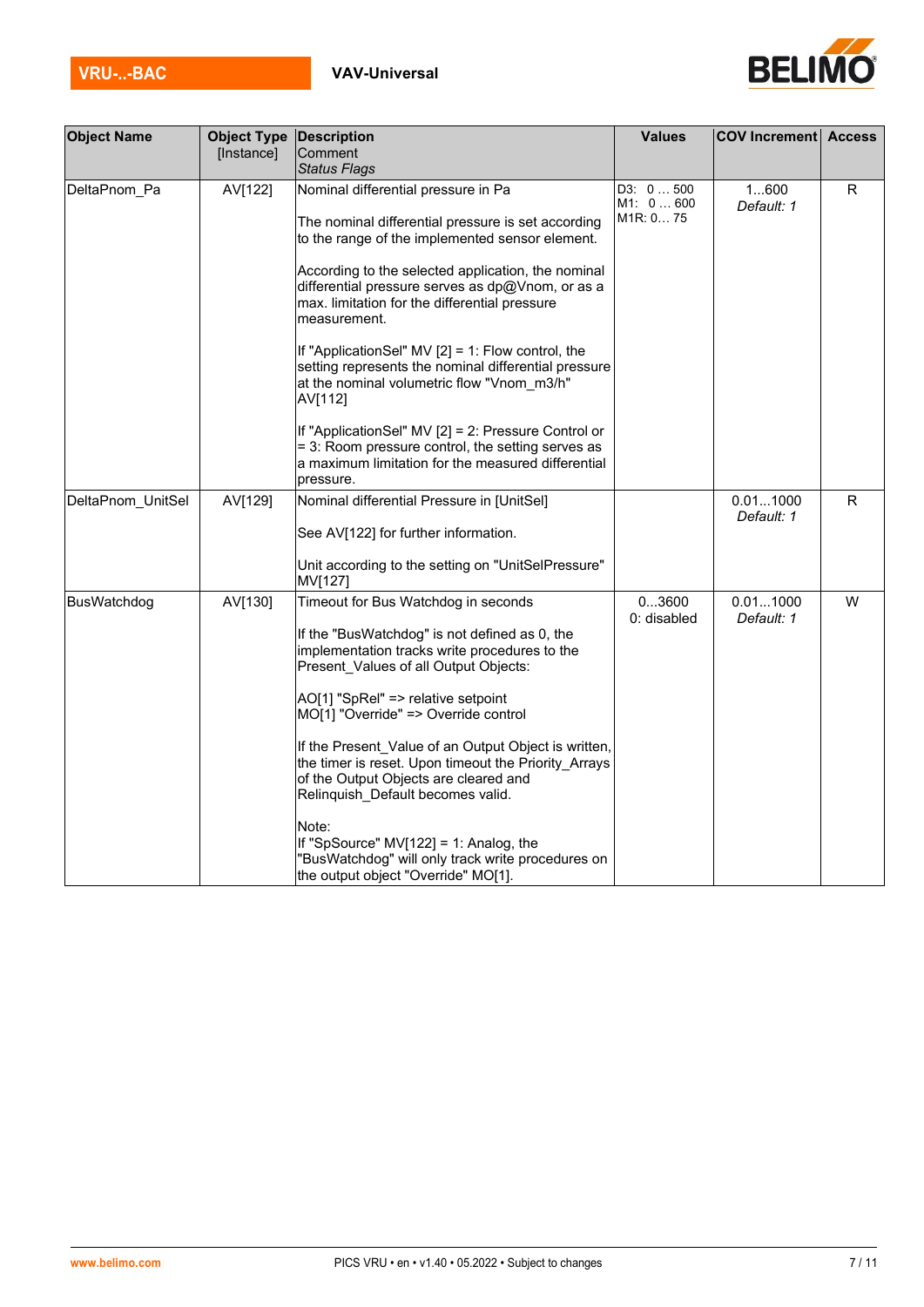

| <b>Object Name</b>    | <b>Object Type</b><br>[Instance] | <b>Description / Comment</b>                                                                                                                                                                                                                                                                                                                                                                                                                                                                                                                                  | <b>Values</b>                                                                             | <b>Default</b> | <b>Access</b> |
|-----------------------|----------------------------------|---------------------------------------------------------------------------------------------------------------------------------------------------------------------------------------------------------------------------------------------------------------------------------------------------------------------------------------------------------------------------------------------------------------------------------------------------------------------------------------------------------------------------------------------------------------|-------------------------------------------------------------------------------------------|----------------|---------------|
| Sens1Switch           | BI[20]                           | Status of switch input<br>Status of the sensor 1 if the sensor 1 type<br>is defined as switch<br>(if "Sens1Type" $MV[220] = 5$ : Switch)<br><b>Status Flags</b><br>"Out of Service" = true, if sensor type is                                                                                                                                                                                                                                                                                                                                                 | 0: Inactive (Inactive_Text)<br>1: Active (Active_Text)                                    |                | R             |
|                       |                                  | not Switch.                                                                                                                                                                                                                                                                                                                                                                                                                                                                                                                                                   |                                                                                           |                |               |
| <b>BusTermination</b> | BI[99]                           | Bus termination (120Ω)                                                                                                                                                                                                                                                                                                                                                                                                                                                                                                                                        | 0: Disabled (Inactive_Text)<br>1: Enabled (Active Text)                                   | 0              | $\mathsf{R}$  |
| SummaryStatus         | BI[101]                          | Summary status<br>The summary status summarizes the<br>status of all the status objects:<br>"StatusSensor" MI[103]<br>"StatusFlow" MI[104]<br>"StatusActuator" MI[106]<br>"StatusPressure" MI[109]<br>"StatusDevice" MI[110]<br>If one of the objects is $\neq$ 1: OK, the<br>"Summary status" is = 1: Not OK                                                                                                                                                                                                                                                 | 0: OK (Inactive_Text)<br>1: Not OK (Active_Text)                                          |                | $\mathsf{R}$  |
| ApplicationSel        | MV[2]                            | Application selection<br>Visualisation of the application selected<br>by the damper manufacturer.<br>VRU-D3-BAC / VRU-M1-BAC:<br>- Flow control<br>Pressure control<br>- Flow measurement<br>VRU-M1R-BAC:<br>- Room pressure control                                                                                                                                                                                                                                                                                                                          | 1: Flow control<br>2: Pressure control<br>3: Room pressure control<br>4: Flow measurement | $\mathbf{1}$   | $\mathsf{R}$  |
| RmPCascade            | MV[10]                           | Room pressure cascade<br>If the room pressure cascade is enabled<br>or enabled fast, the sensor input S1 will<br>be set as input signal for the room<br>pressure cascade (0-10V).<br>The room pressure cascade is only<br>available if the "ApplicationSel" MV [2] =<br>1: Flow control or $=$ 3: Room pressure<br>control<br>The "Enable Fast" is only available for the<br>VRU-M1R-BAC with a fast running<br>actuator connected.<br><b>Status Flags</b><br>"Out of Service" = true, if selected<br>application is Pressure Control or Flow<br>Measurement. | 1: Disabled<br>2: Enabled<br>3: Enabled Fast (M1R only)                                   | $\mathbf{1}$   | $\mathsf{R}$  |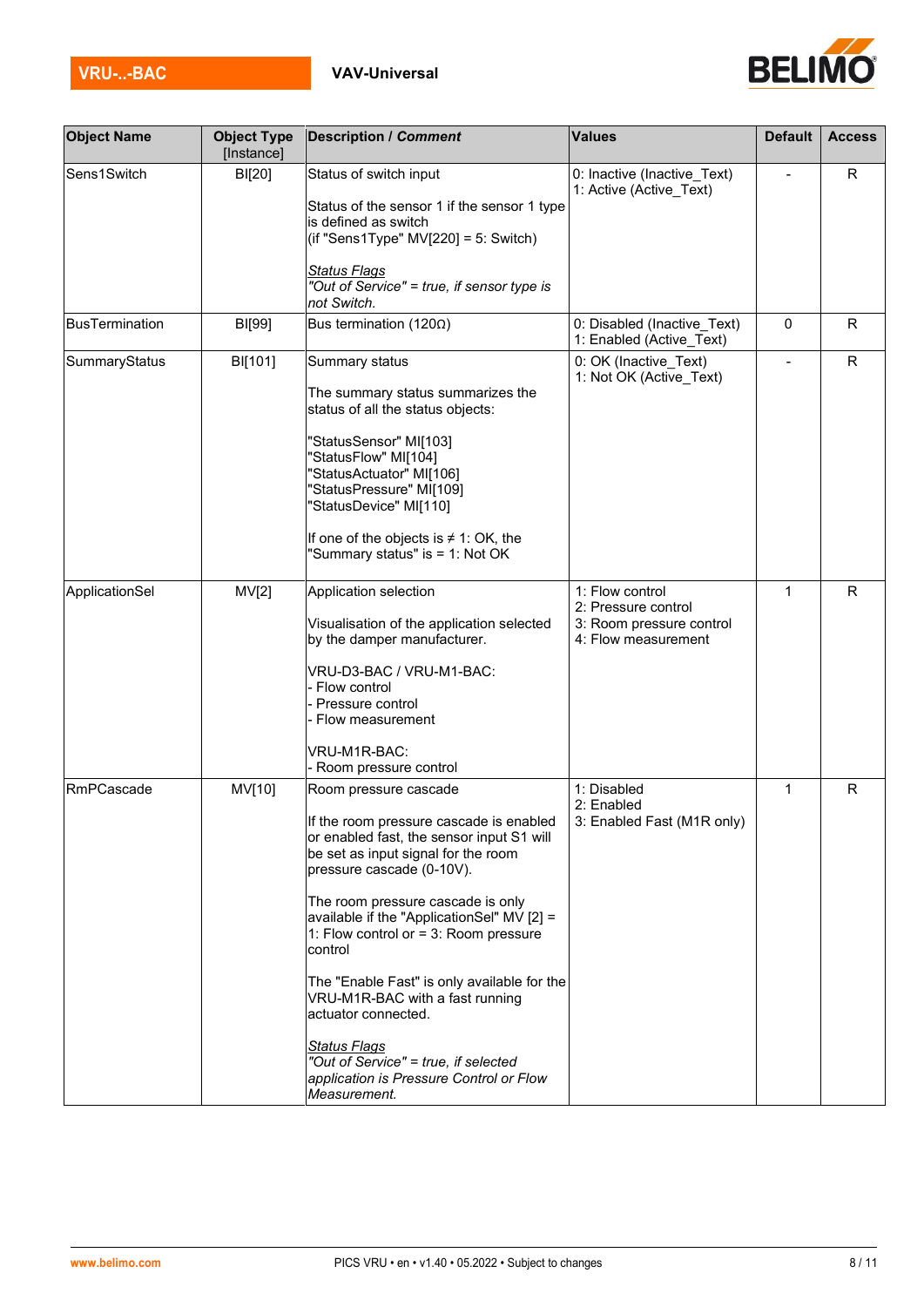| <b>VRU--BAC</b> | <b>VAV-Universal</b> |
|-----------------|----------------------|

| <b>Object Name</b>    | <b>Object</b><br>Type /<br><b>Instance</b> | <b>Description / Comment</b>                                                                                                                                                                                                                                                                                         | <b>Values</b>                                                                                                                          |              | <b>Default Access</b> |
|-----------------------|--------------------------------------------|----------------------------------------------------------------------------------------------------------------------------------------------------------------------------------------------------------------------------------------------------------------------------------------------------------------------|----------------------------------------------------------------------------------------------------------------------------------------|--------------|-----------------------|
| InternalActivity      | MI[100]                                    | Internal activity<br>Indicates an active internal activity of the<br>actuator                                                                                                                                                                                                                                        | 1: None<br>2: Test<br>3: Adaption<br>4: Synchronization                                                                                |              | R                     |
| StatusSensor          | MI[103]                                    | Status of the differential pressure sensor<br>If the specific condition disappears, the status<br>is reset automatically.                                                                                                                                                                                            | 1:OK<br>2: dP Sensor not OK<br>3: dP Sensor out of range<br>4: dP Sensor wrong<br>connected                                            |              | R                     |
| <b>StatusFlow</b>     | MI[104]                                    | Status flow<br>If the demanded volumetric flow cannot be<br>reached within 600 s, the "StatusFlow"<br>indicates "Airflow not reached"<br>If the specific condition disappears, the status<br>is reset automatically.                                                                                                 | 1:OK<br>$2 -$<br>3: Airflow not reached                                                                                                |              | R                     |
| <b>StatusActuator</b> | MI[106]                                    | Status of the actuator<br>Mechanical overload e.g. blocked valve,<br>Gear disengaged, etc.<br>If the specific condition disappears, the status<br>is reset automatically.<br><b>Status Flags</b><br>"Out Of Service" = true, if the selected<br>application is Flow Measurement or Room<br>Pressure Control Cascade. | 1: OK<br>$2: -$<br>3: Gear disengaged<br>4:<br>5: Actuator doesn't fit to<br>application (only for<br>angular characteristic<br>curve) |              | R                     |
| <b>StatusPressure</b> | MI[109]                                    | Status differential pressure<br>If the demanded differential pressure cannot<br>be reached within 180 s, the state changes to<br>"Pressure not reached"<br>If the specific condition disappears, the status<br>is reset automatically.                                                                               | 1:OK<br>$2: -$<br>3: Pressure not reached                                                                                              |              | R                     |
| <b>StatusDevice</b>   | MI[110]                                    | Status device<br>According to the settings on the Object<br>'BusWatchdog" AV[130], the status device<br>indicates if the bus watchdog is triggered or<br>not.<br>If the specific condition disappears, the status<br>is reset automatically.                                                                         | 1: OK<br>2: Bus Watchdog triggered                                                                                                     |              | R                     |
| Override              | MO[1]                                      | Override control<br>Overrides the current setpoint.<br><b>Status Flags</b><br>"Out Of Service" = true, if the selected<br>application is Flow Measurement.                                                                                                                                                           | 1: None<br>2: Open<br>3: Close<br>4: Min<br>$5: -$<br>6: Max<br>$7: -$<br>$8: -$<br>9: Motor Stop                                      | $\mathbf{1}$ | $\mathsf C$           |

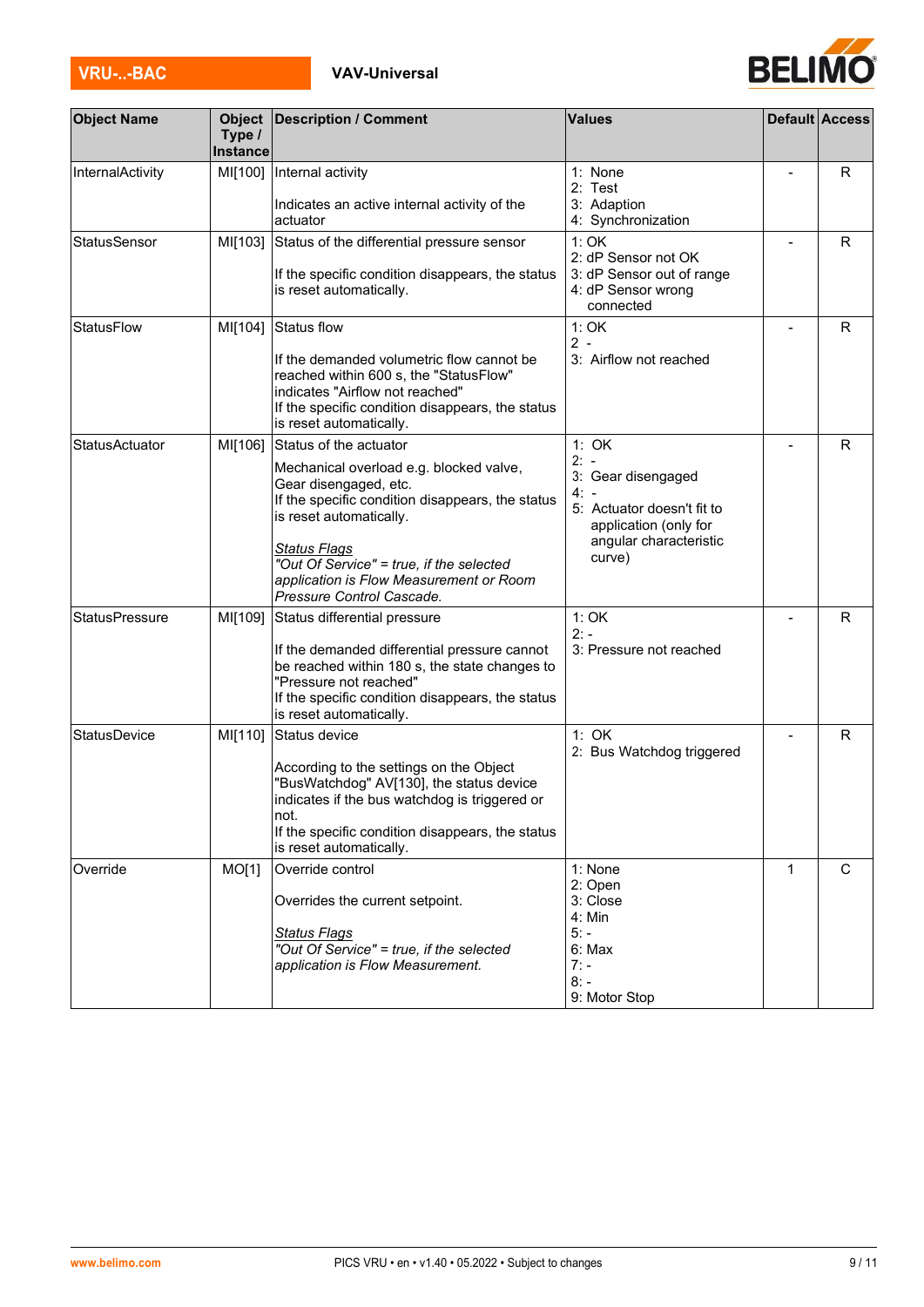

| <b>Object Name</b>     | <b>Object</b>      | <b>Description / Comment</b>                                                                                                                                         | <b>Values</b>                                    |                | Default Access |
|------------------------|--------------------|----------------------------------------------------------------------------------------------------------------------------------------------------------------------|--------------------------------------------------|----------------|----------------|
|                        | Type /<br>Instance |                                                                                                                                                                      |                                                  |                |                |
| ControlMode            |                    | MV[100] Control mode<br>Visualization of the control mode selected by<br>the damper manufacturer.                                                                    | 1: PosCtrl<br>2: FlowCtrl                        | $\overline{2}$ | R              |
|                        |                    | If the control mode "Flow control" is selected,<br>the Min/Max limits are related to "Nominal<br>volumetric flow in m3/h".                                           |                                                  |                |                |
|                        |                    | If the control mode "Position control" is<br>selected, the Min/Max limits are related to the<br>adapted mechanical range of the actuator.                            |                                                  |                |                |
|                        |                    | <u> Status Flags</u><br>"Out Of Service" = true, if the selected<br>application is not Flow Control.                                                                 |                                                  |                |                |
| OperationMode          |                    | MV[102] Operation mode                                                                                                                                               | 1: Negative Pressure<br>2: Positive Pressure     | 2              | W              |
|                        |                    | Selection is only available for actuator type<br>VRU-M1R-BAC. It changes the room pressure<br>from positive pressure (default) to negative<br>pressure.              |                                                  |                |                |
|                        |                    | <u> Status Flags</u><br>"Out Of Service" = true, if the selected<br>application is not Room Pressure Control.                                                        |                                                  |                |                |
| Command                |                    | MV[120] Initiate function                                                                                                                                            | 1: None                                          | $\mathbf{1}$   | W              |
|                        |                    | Initiation of actuator functions for service and<br>testing                                                                                                          | 2: Adaption<br>3: Test run<br>4: Synchronization |                |                |
|                        |                    | <b>Status Flags</b><br>"Out Of Service" = true, if the selected<br>application is Flow Measurement or Room<br>Pressure Control Cascade.                              |                                                  |                |                |
| <b>UnitSelAirFlow</b>  |                    | MV[121] Unit selection volumetric flow                                                                                                                               | $1: -$<br>2: m3/h                                | 2              | W              |
|                        |                    | The selected unit is valid for<br>"AbsFlow_Unitsel" Al[19] and<br>"Vnom UnitSel"AV[119]                                                                              | $3:$ $1/s$<br>4. –<br>$5: -$<br>$6: -$<br>7: cfm |                |                |
| SpSource               | MV[122]            | Setpoint source                                                                                                                                                      | 1: Analog                                        | $\overline{2}$ | W              |
|                        |                    | Defines whether the setpoint is controlled by<br>the analog input signal on wire 3 or the by bus<br>signal on the serial communication line D+/D-<br>(BACnet MS/TP). | 2: Bus                                           |                |                |
|                        |                    | If "SpSource" MV $[122] = 1$ : Analog, the<br>setpoint in the object "SpAnalog" AI[6] is<br>active                                                                   |                                                  |                |                |
|                        |                    | If "SpSource" MV [122] = 2: Bus, the setpoint<br>in the object "SpRel" AO[1] is active                                                                               |                                                  |                |                |
| <b>UnitSelPressure</b> |                    | MV[127] Unit selection pressure                                                                                                                                      | 1: pascal                                        | 1              | W              |
|                        |                    | The selected unit is valid for "DeltaP UnitSel"<br>Al[18] and "DeltaPnom_UnitSel" AV[129]                                                                            | $2: -$<br>3: inches of water                     |                |                |
| Sens1Type              | MV[220]            | Sensor 1 type                                                                                                                                                        | 1: None<br>2: Active                             | 2              | W              |
|                        |                    | Defines the connected sensor type.                                                                                                                                   | 3: Passive<br>4: -                               |                |                |